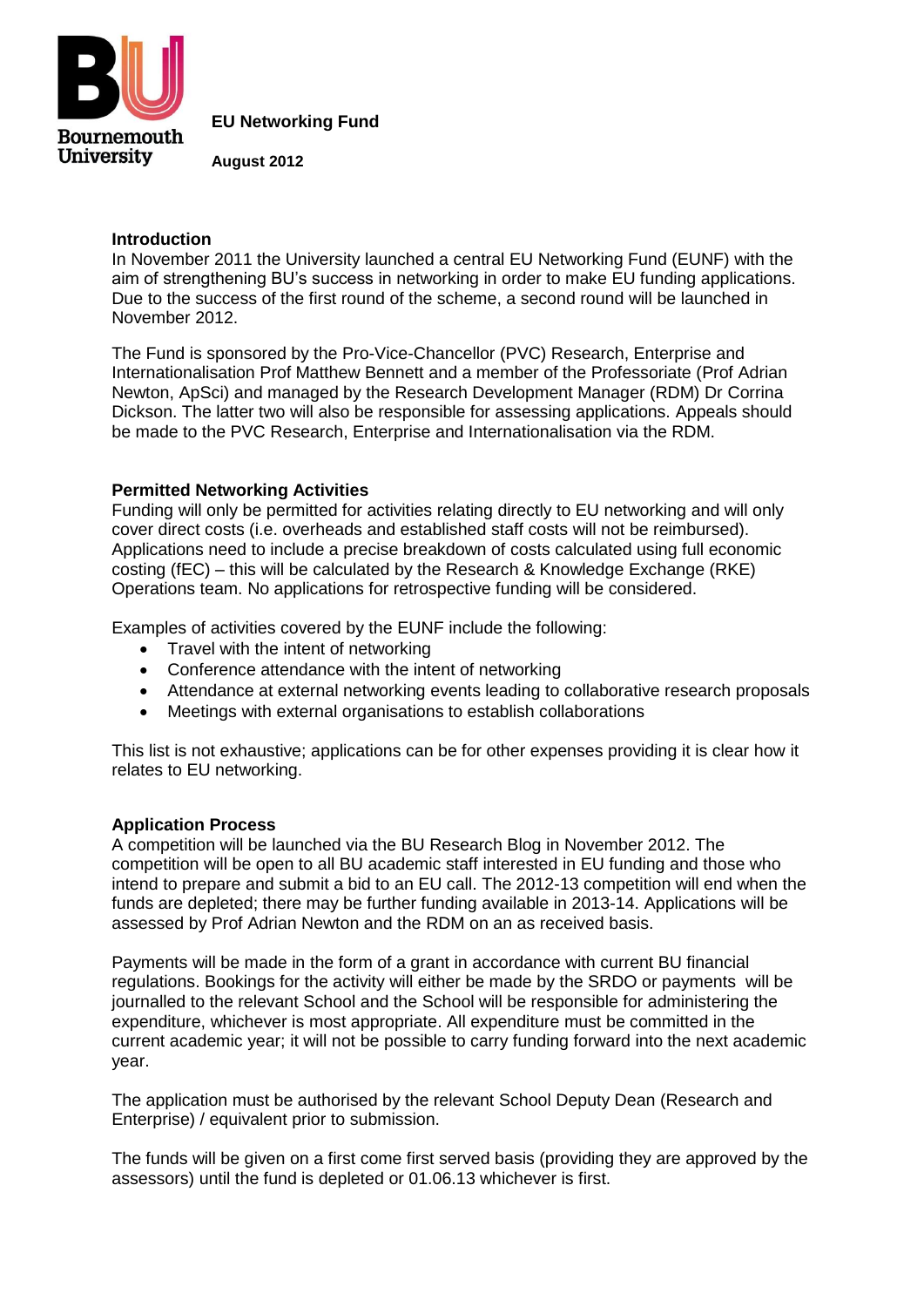## **Award Process**

Applicants will also need to submit an end of award report to the RDM after the event/ travel which must include a breakdown of all costs incurred and future EU funding plans as a result of the trip. The end of award report will be made available to the University Research & Knowledge Exchange Forum (URKEF) to help determine if future rounds of a EUNF will occur. Failure to provide a report will debar award holders from applying for future funding from the EUNF. The RDM will contact award holders 6 months from the submission of the end of award report for an update on research activity to find out how the EUNF has been beneficial. Appeals should be made to the PVC Research, Enterprise and Internationalisation via the RDM.

All forms and further information on the scheme will be available from the BU EU Research Blog.

The process map is available in Annex 1.